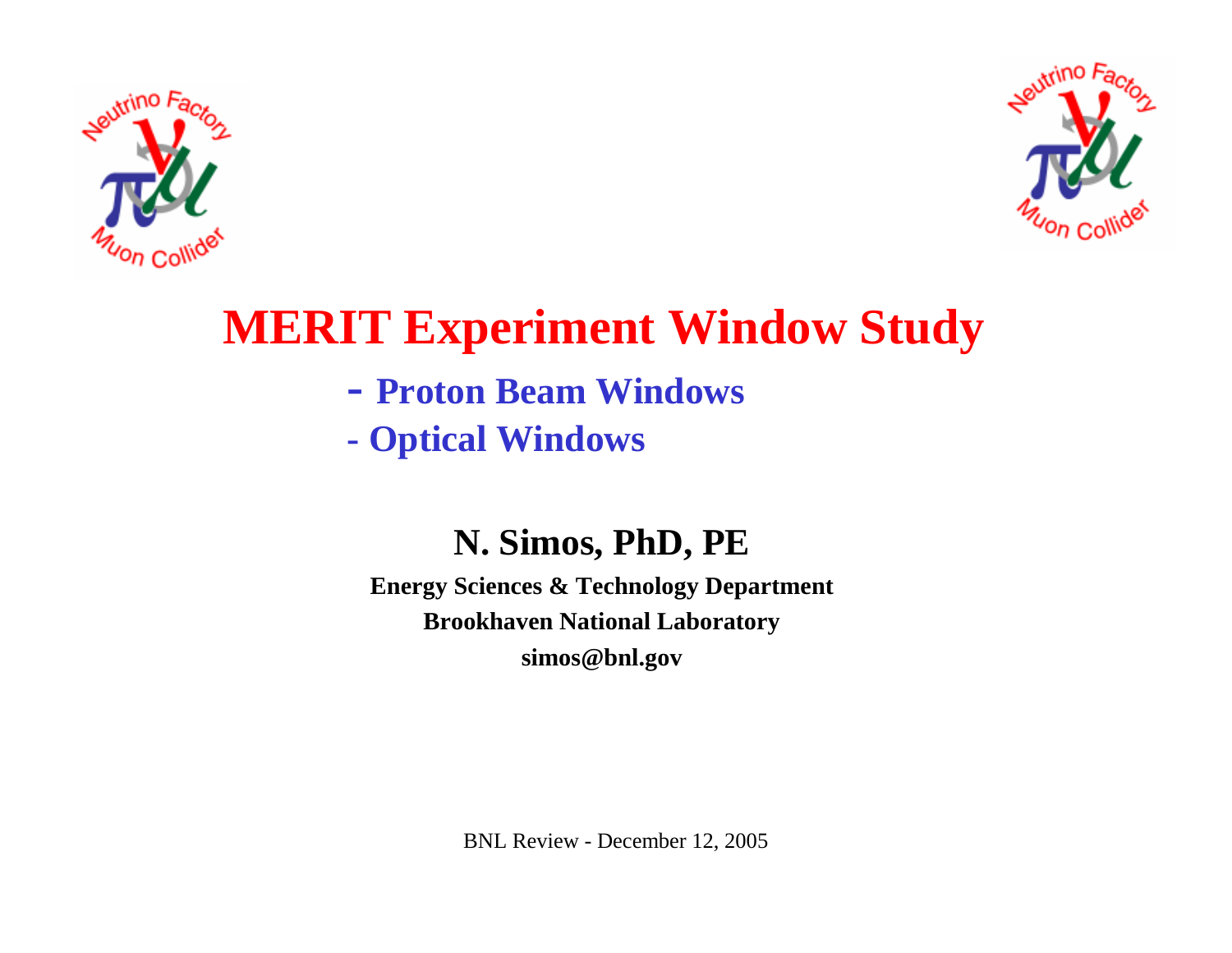## **MERIT Hg Jet Target Concept & Window Integration**

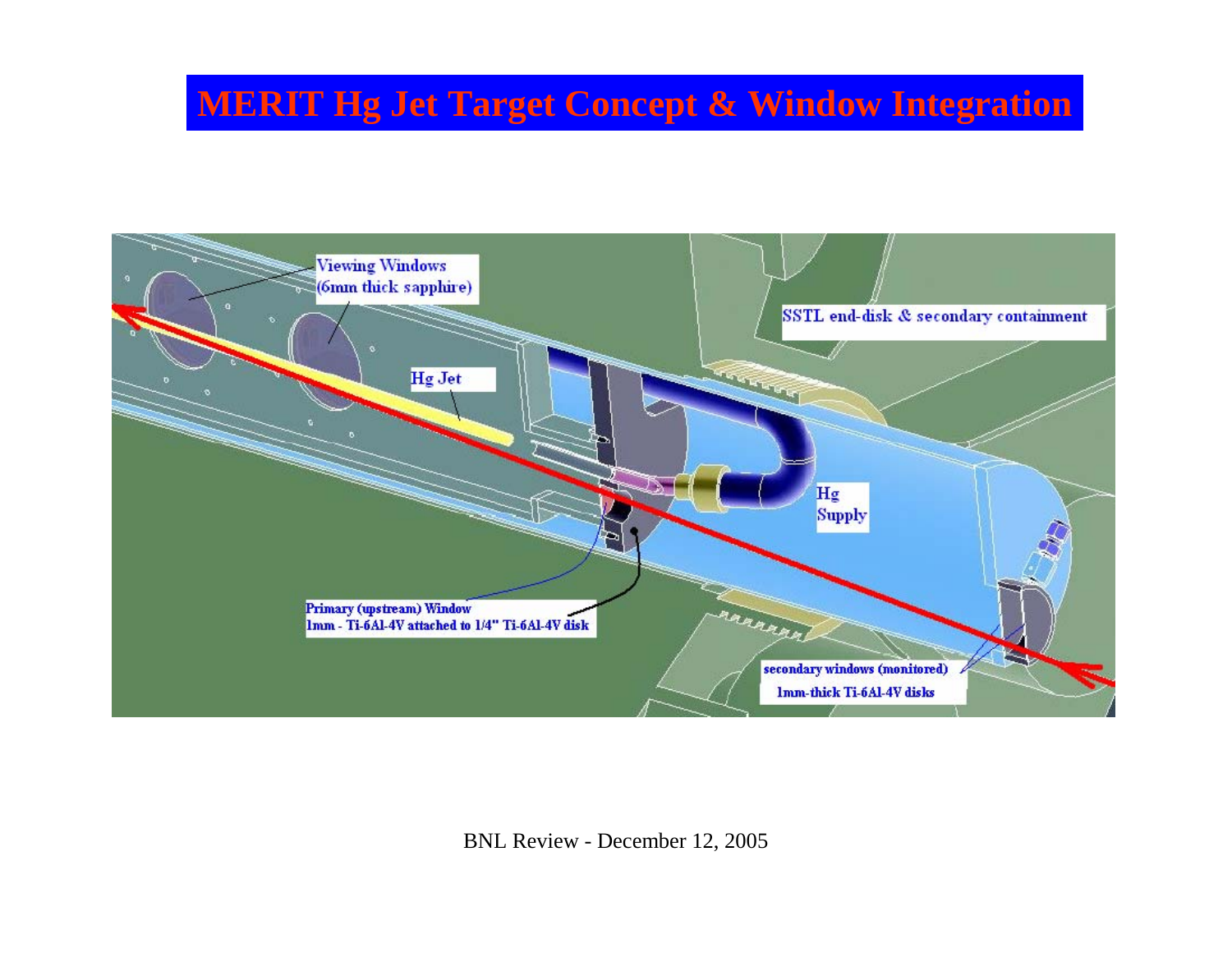## **Baseline Target Assembly Concept**

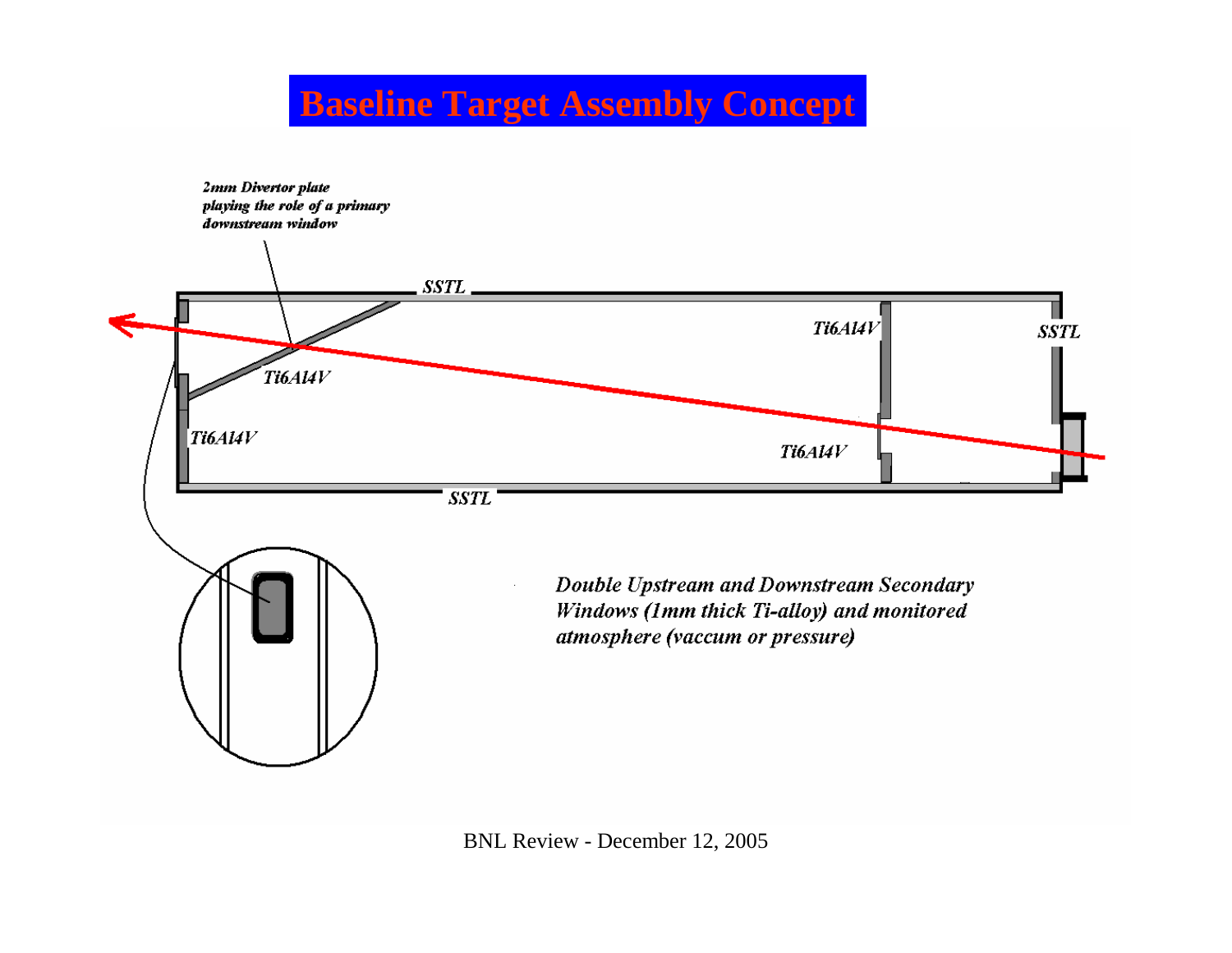## **Primary & Secondary Beam Windows - Baseline**



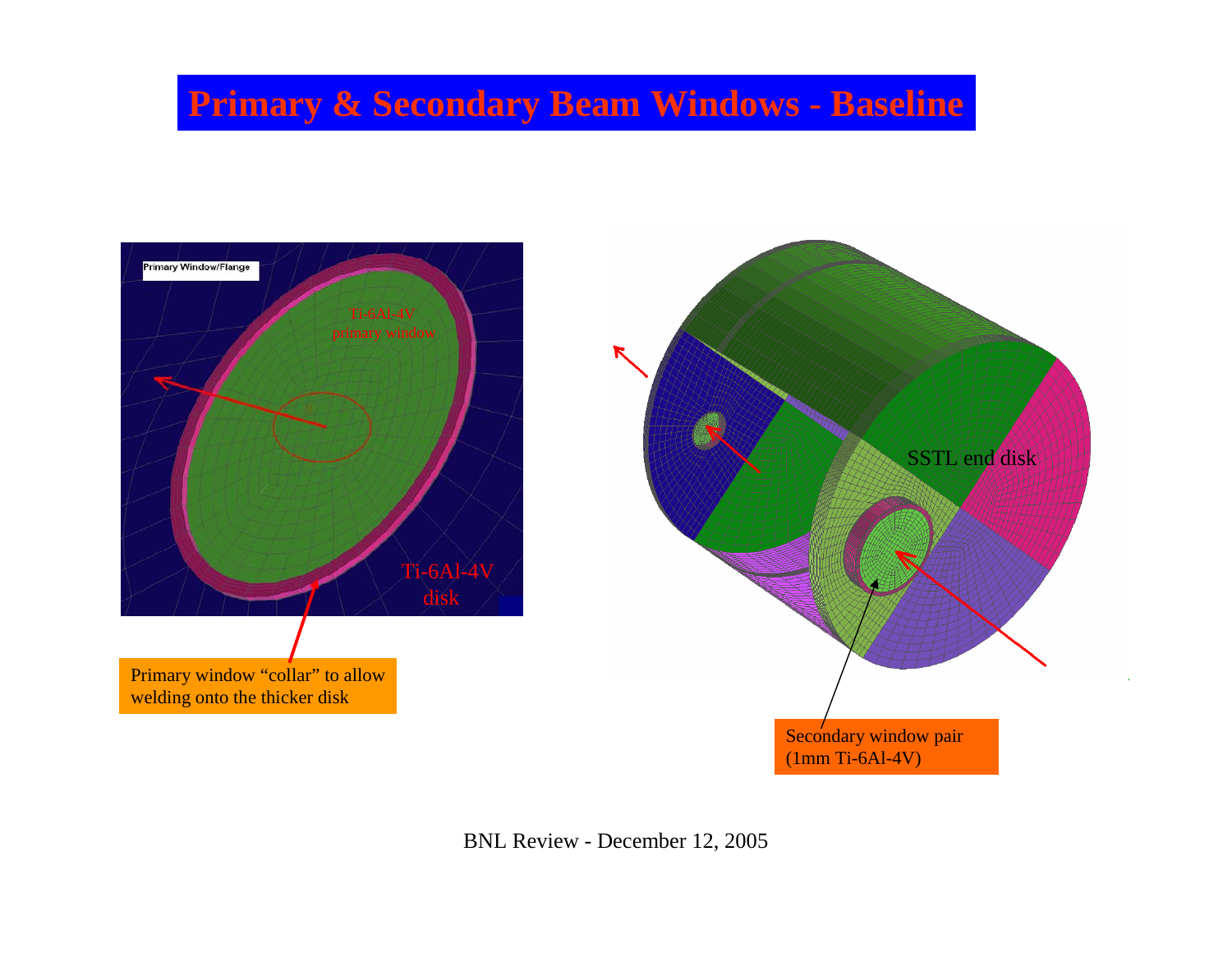#### **ENSURING THAT Hg is HERMETICALLY ISOLATED E951 experiment experience**

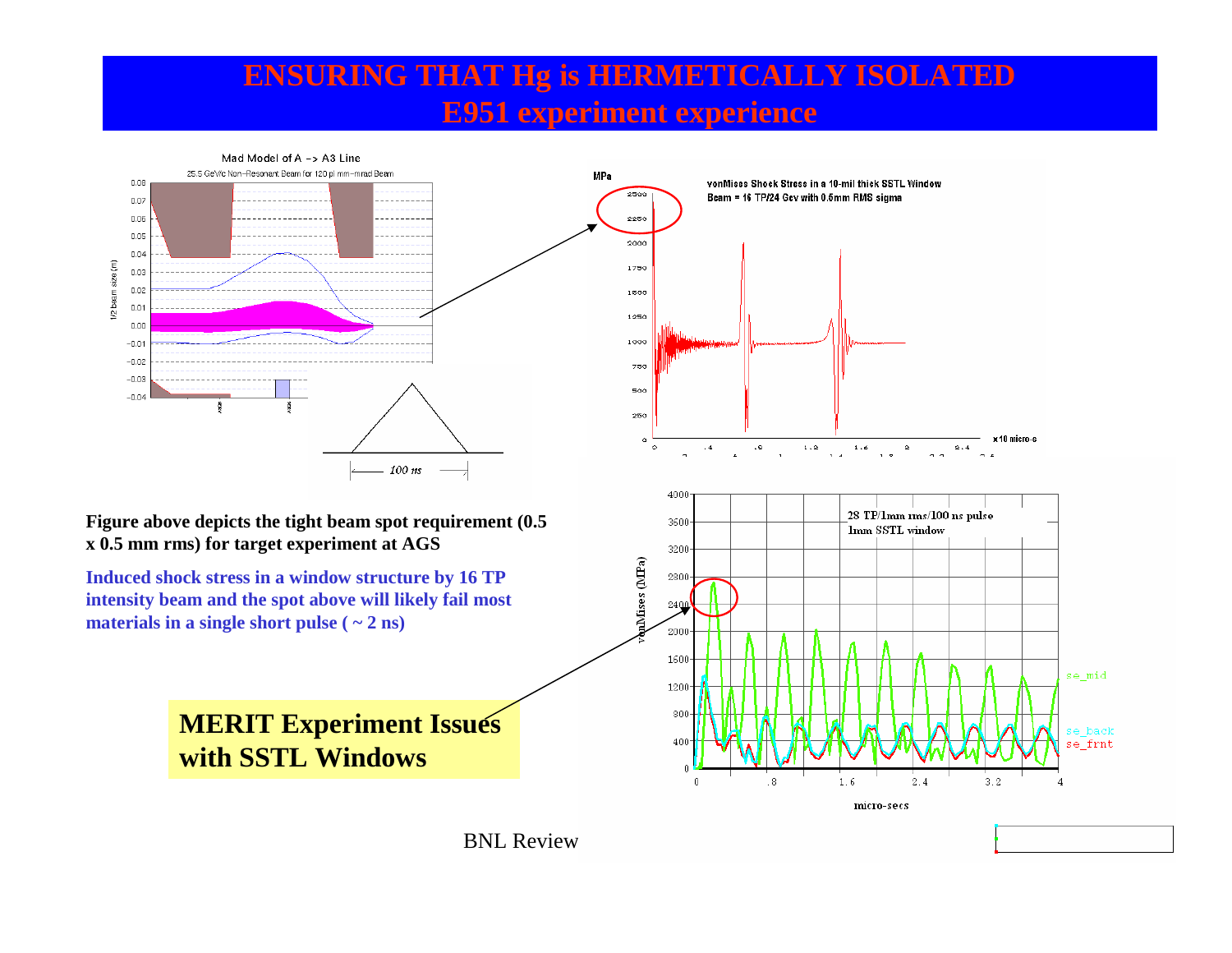### **E951 Beam Window Testing (Al-6061; Ti-6Al-6V; Havar; Inconel-718)**



Fiberoptic Strain Gauge Arrangement in the 2" diam. Beam Window

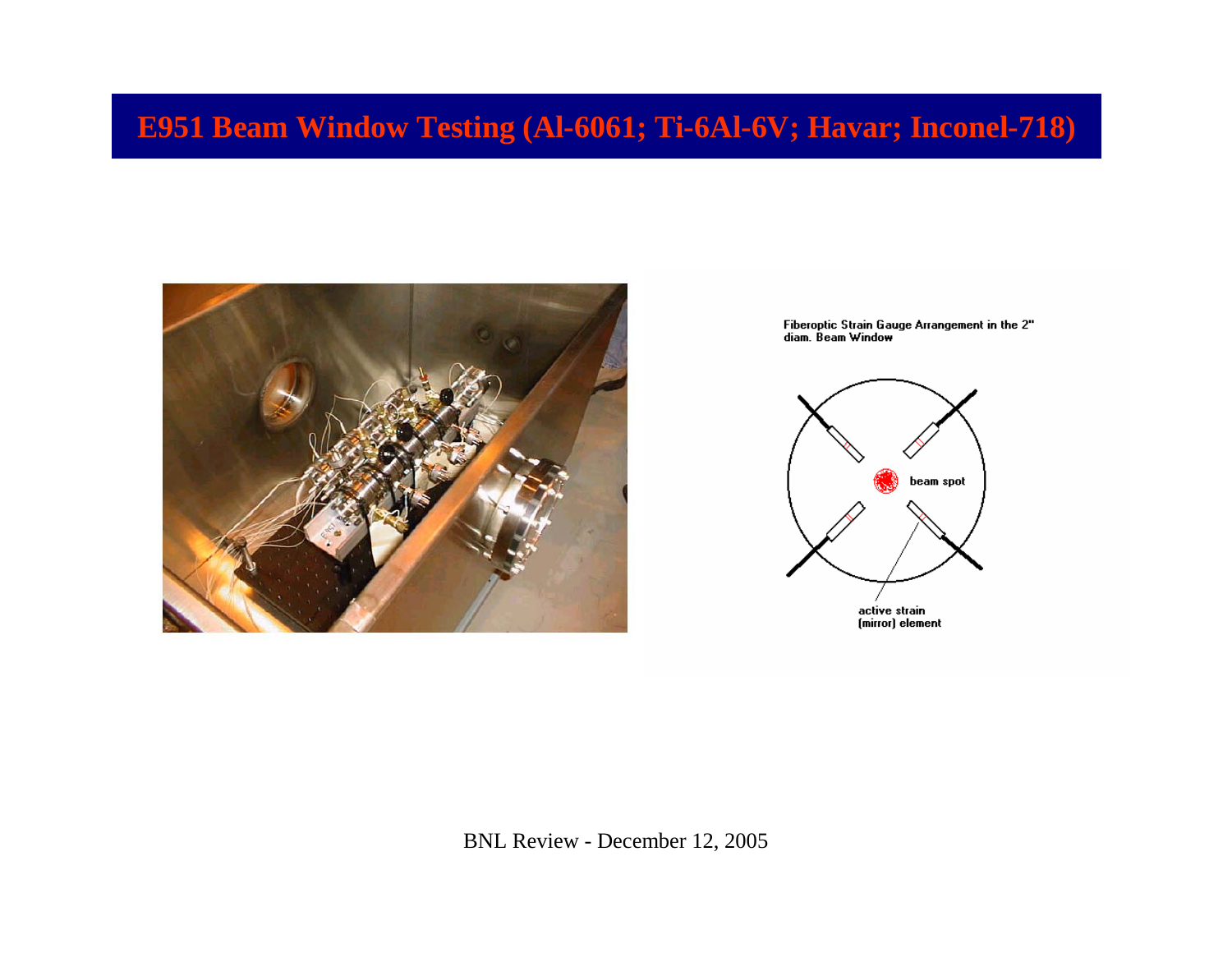#### **Beam Window Experimental Studies(E951)**

**Experimental Strain Data vs. Simulation**





BNL Review - December 12, 2005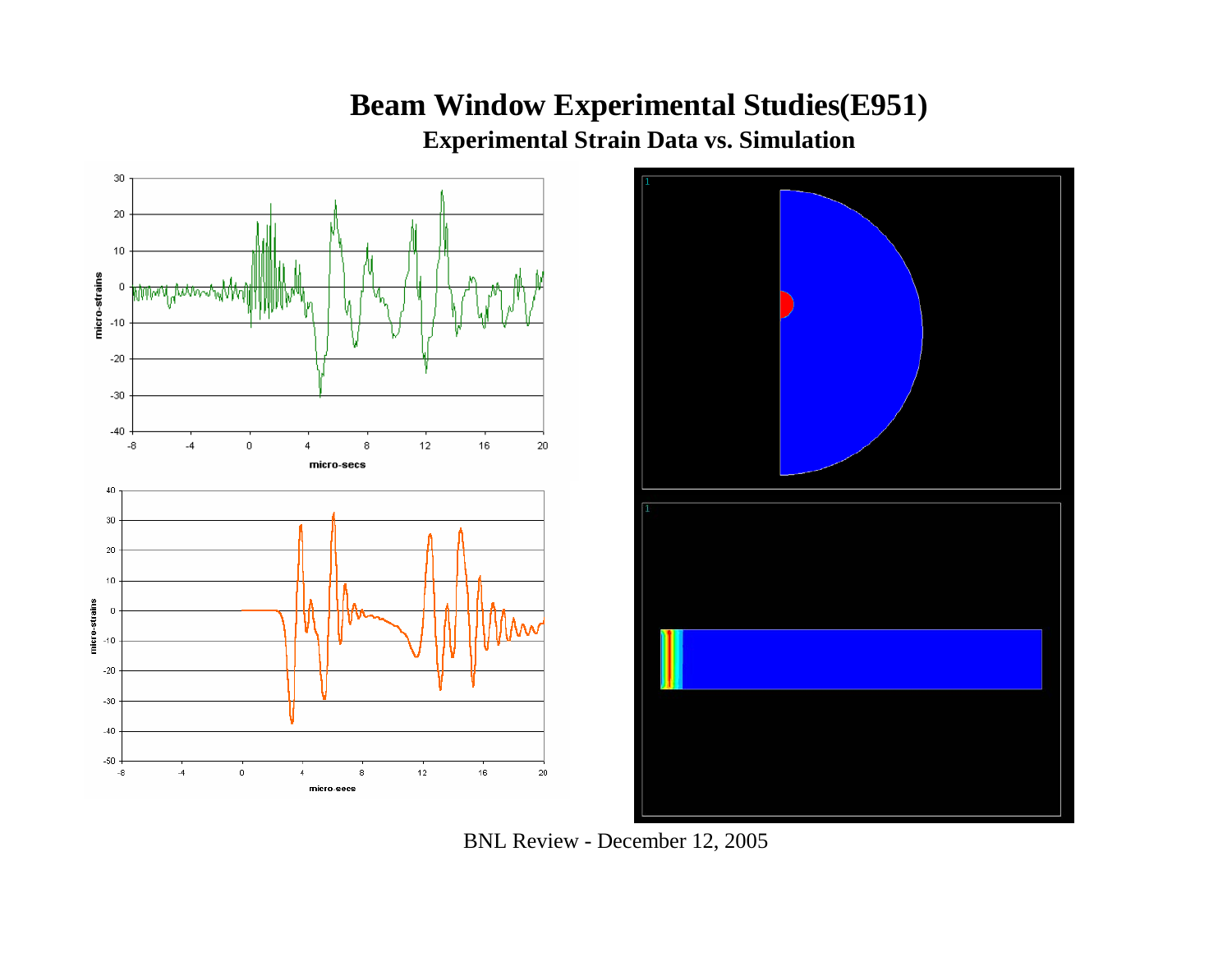#### The composition of Ti6Al4V Grade 5

Content

#### **Fabrication**

- · Weldability Fair
- Forging Rough 982°C (1800°F), finish 968°C (1775°F)
- Annealing 732°C (1350°F), 4hr, FC to 566°C (1050°F), A.C. F.C. not necessary for bars
- Solution Heat Treating Forgings
- Ageing 904-954°C (1660-1750°F), 5 min-2hrs, W.Q. 538°C (1000°F), 4hr, A.C.

| C                       | < 0.08%       |
|-------------------------|---------------|
| Fe                      | < 0.25%       |
| Ν,                      | < 0.05%       |
| O <sub>2</sub>          | < 0.2%        |
| Al                      | $5.5 - 6.76%$ |
| v                       | $3.5 - 4.5%$  |
| H <sub>2</sub> (sheet)  | < 0.015%      |
| H <sub>2</sub> (bar)    | < 0.0125%     |
| H <sub>2</sub> (billet) | < 0.01%       |
| Τi                      | Balance       |

#### Ti-6Al-6V tested as beam window with the24 GeV AGS Beam (3.5 TP)

#### MERIT experiment  $\rightarrow$  Ti-6Al-4V

Important: Tests at BNL showed that Hg does not attack the aluminumof the alloy composition.

#### **Physical Properties**

#### Typical physical properties for Ti6Al4V.

| Property                                                             | <b>Typical Value</b>       |
|----------------------------------------------------------------------|----------------------------|
| Density q/cm <sup>3</sup> (lb/ cu in)                                | 4.42(0.159)                |
| Melting Range °C±15°C (°F)                                           | 1649 (3000)                |
| Specific Heat J/kg.ºC (BTU/lb/ºF)                                    | 560 (0.134)                |
| Volume Electrical Resistivity ohm.cm (ohm.in)                        | 170 (67)                   |
| Thermal Conductivity W/m.K (BTU/ft.h.ºF)                             | 7.2(67)                    |
| Mean Co-Efficient of Thermal Expansion 0-100°C /°C (0-<br>212°F /°F) | $8.6\times10^{-6}$ (4.8)   |
| Mean Co-Efficient of Thermal Expansion 0-300°C /°C (0-<br>572°F /°F) | $9.2 \times 10^{-6}$ (5.1) |
| Rota Trancuc 90+1590 (9E)                                            | 000 (1830)                 |

#### **Mechanical Properties**

#### Typical mechanical properties for Ti6Al4V.

| Property                                    | Minimum   | <b>Typical Value</b> |
|---------------------------------------------|-----------|----------------------|
| Tensile Strength MPa (ksi)                  | 897 (130) | 1000 (145)           |
| 0.2% Proof Stress MPa (ksi)                 | 828 (120) | 910 (132)            |
| Elongation Over 2 Inches %                  | 10        | 18                   |
| Reduction in Area %                         | 20        |                      |
| Elastic Modulus GPa (Msi)                   |           | 114(17)              |
| Hardness Rockwell C                         |           | 36                   |
| Specified Bend Radius <0.070 in x Thickness |           | 4.5                  |
| Specified Bend Radius >0.070 in x Thickness |           | 5.0                  |
| Welded Bend Radius x Thickness              | ñ         |                      |
| Charpy, V-Notch Impact J (ft.lbf)           |           | 24 (18)              |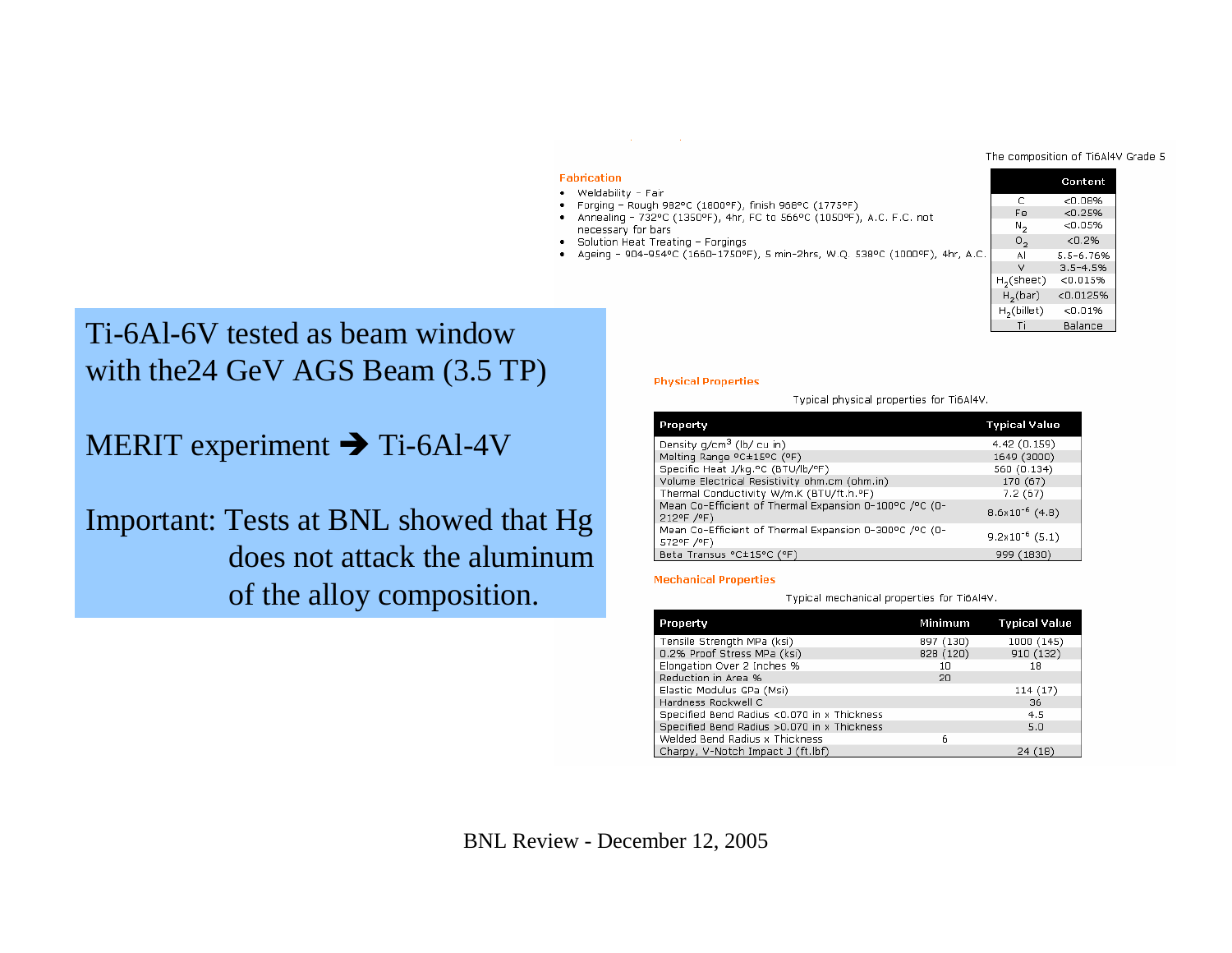## Beam Window Study on T-6Al-4V: Establishing Thicknesses

1mm rms spot assumed in analysis (smaller than what will be actually seen by the experiment Windows thus allowing for SF in the calculations)



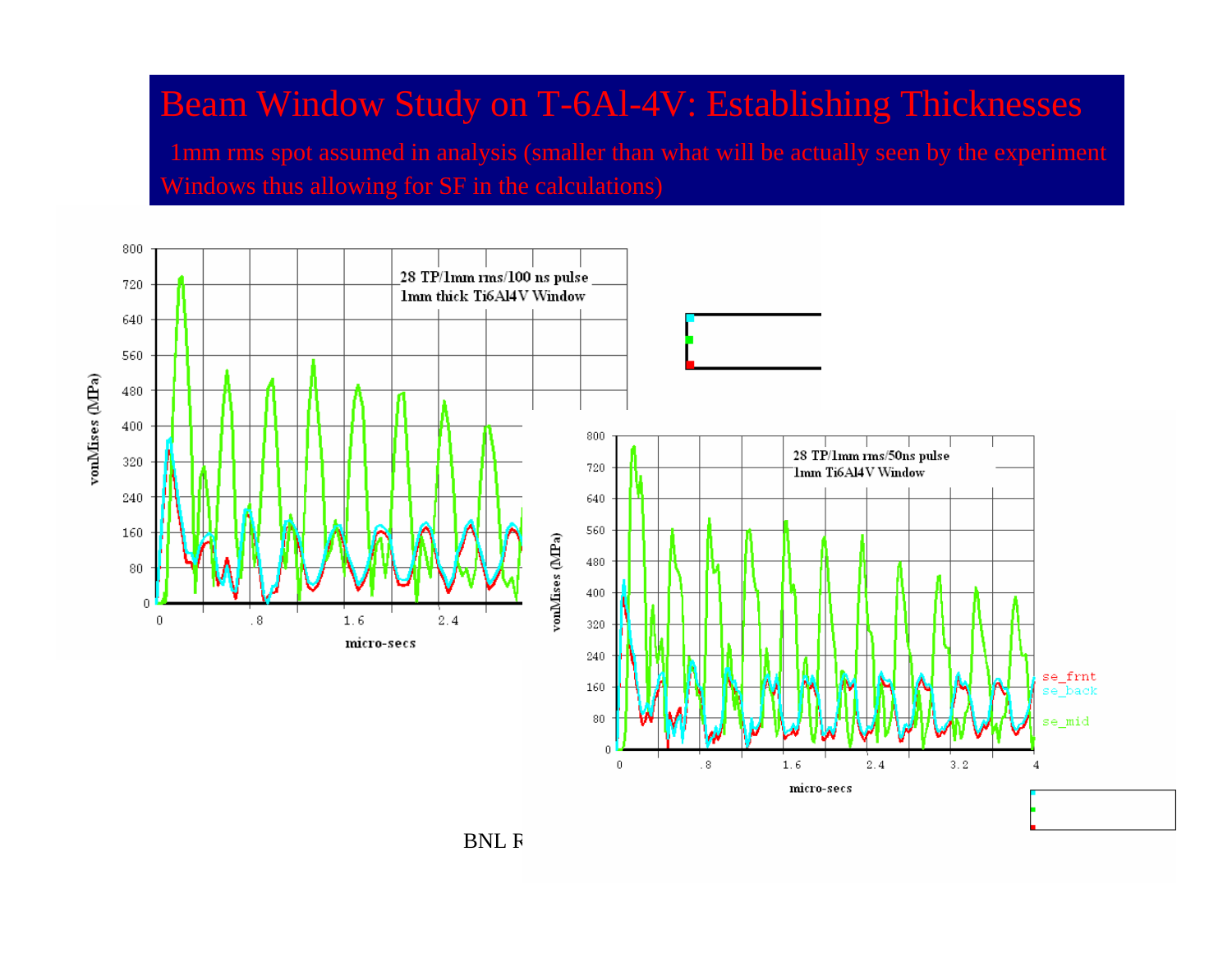# Beam Window Study on T-6Al-4V and SSTL choices

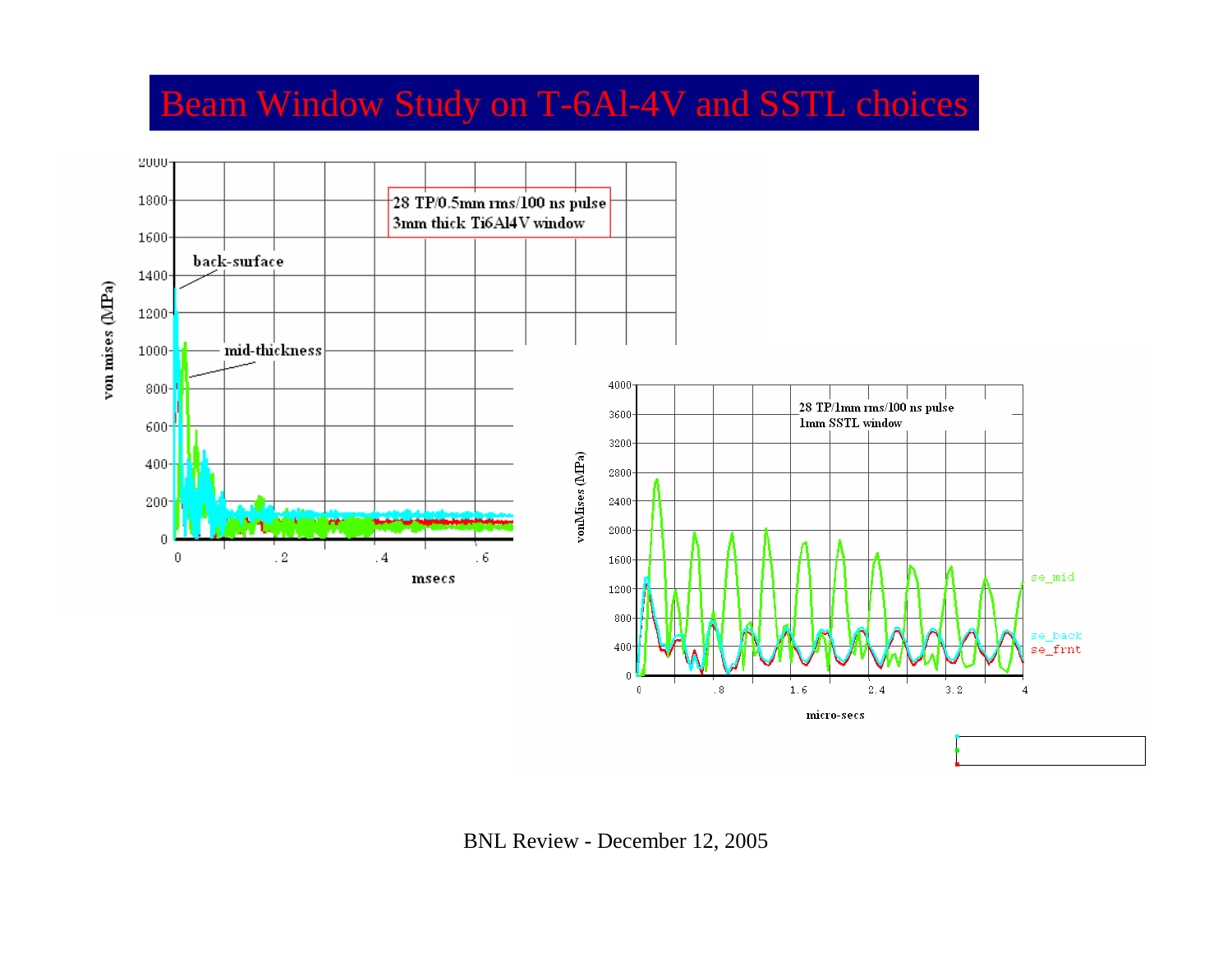## **Beam/Window Interaction Analysis What happens if beam wobbles and catches the edge**





BNL Review - December 12, 2005

MERIT Window Study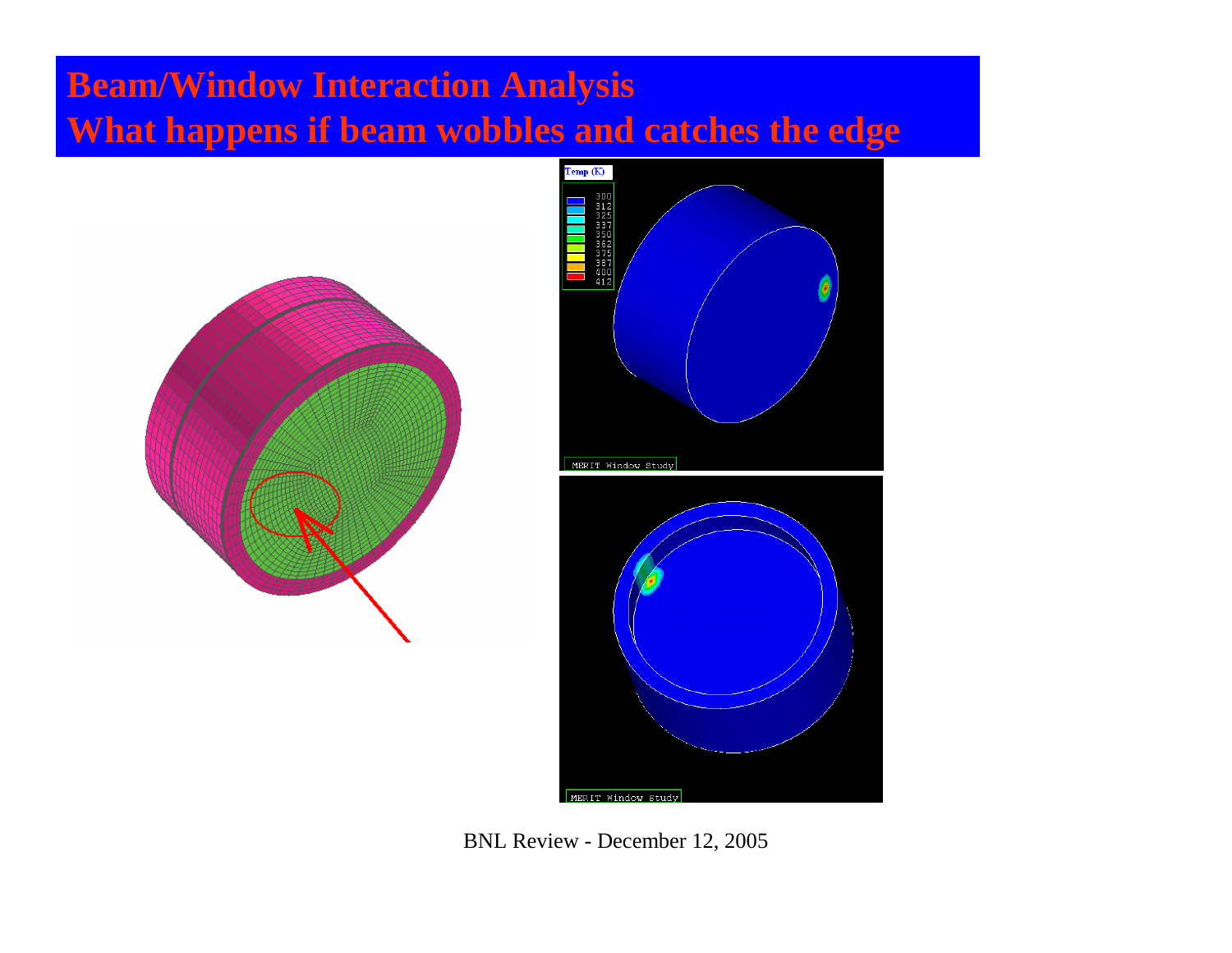## **Beam/Jet Interaction Analysis Nozzle damage from waves in mercury?**

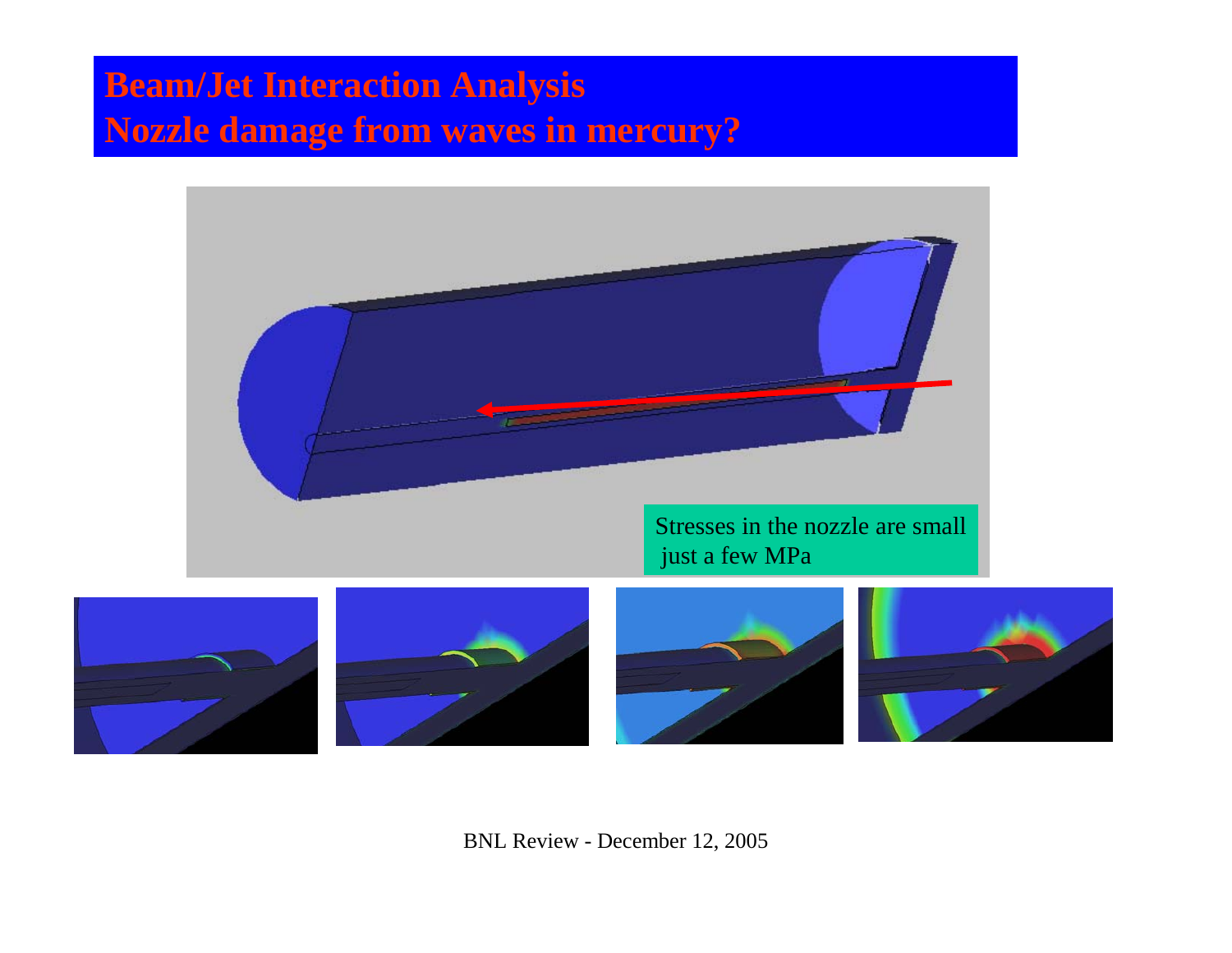## **Hg Jet Destruction & Viewing Window Safety Analysis**

### **Optical Window Vulnerability Study**



Mercury iet interaction with 24 GeV 3.8 TP beam of the E951 experiment



## **Beam-induced Hg jet destruction**

In the "bigger picture" goal is to benchmark a simulation of the event with test data. The benefit will be a clear understanding of how quickly jet destructs and thus provide information as to how close micro-pulses in the real muon collider can be stacked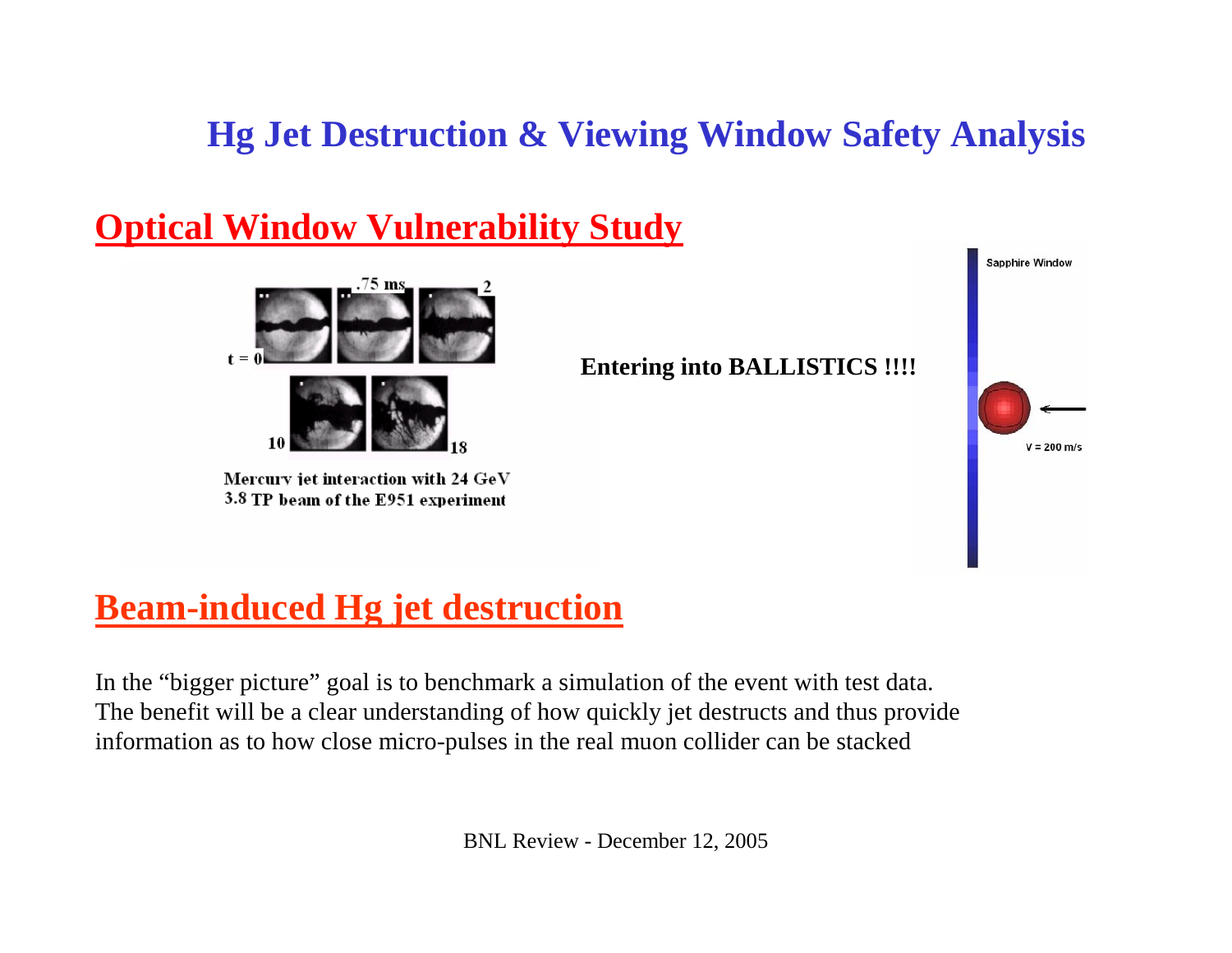## **What are we dealing with? Projectile velocity estimates**



$$
K.E. = \frac{1}{2} \rho \, dV \, U_r^2 = \Delta P \, \delta(dV)
$$

$$
\Delta P \approx \alpha_v \Delta T / k
$$

$$
\alpha_v = (\partial V / \partial T)_P
$$

$$
\delta(dV) = \alpha_v dV \Delta T
$$

$$
U_r^2 / c^2 = 2 \alpha_v^2 \Delta T^2
$$

#### **Physical Properties of Mercury**

Density:  $\rho = 13.5$  x gm/cm<sup>3</sup> Compressibility:  $\kappa = 0.45 \times 10^{-10} \text{ m}^2/\text{N}$ Volumetric Thermal expansion:  $\alpha_{\rm v} = 18.1 \times 10^{-5} \,\rm K^{-1}$ Specific Heat:  $c_v = 140$  J/Kg K Velocity of Sound =  $1300 \text{ m/s}$ Critical Point Temperature:  $T_{cr} = 1593$ ° C Critical Point Pressure:  $P_{cr} = 185 \text{ MPa}$ 

$$
U_r = \sqrt{2} \left[ \alpha_v \Delta T \right] c
$$

Based on beam energy deposition & Hg properties Velocities of  $\sim$  200 m/s are expected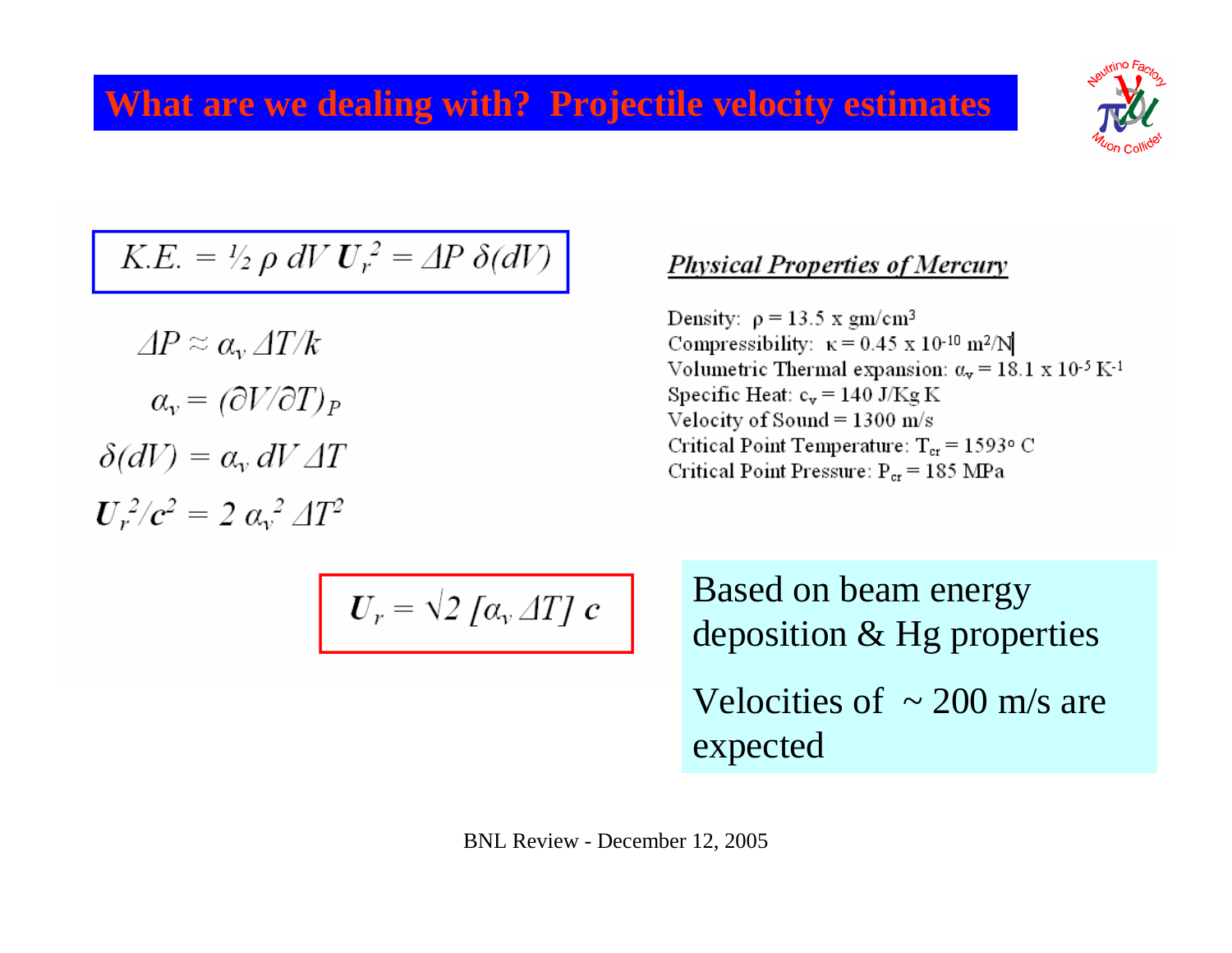#### **Preliminary beam-induced jet destruction analysis – NO Magnetic Field**

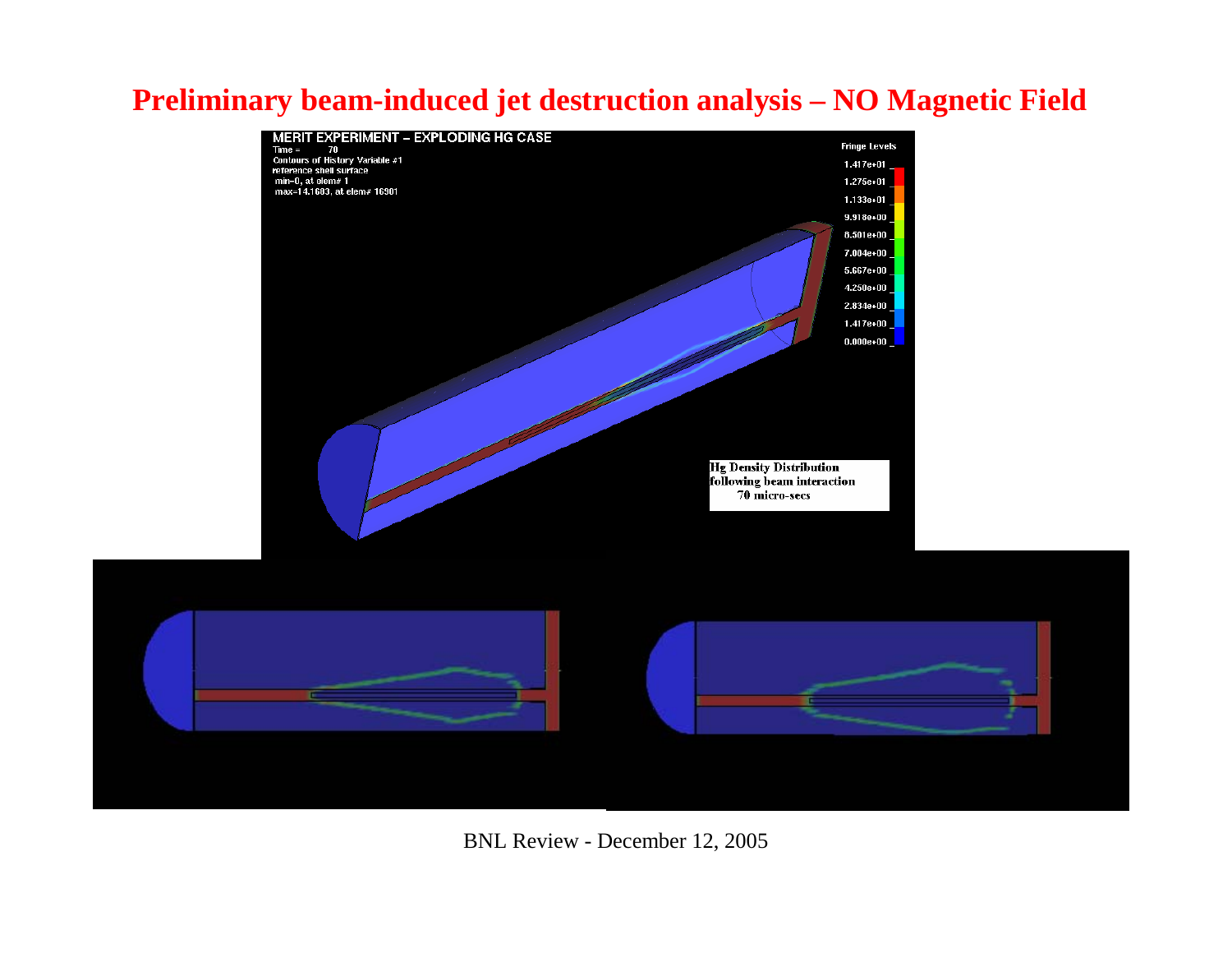

- •Sapphire has been selected as the optical window (excellent strength properties including fracture  $\sim 8$  Joules/m<sup> $\sim$ </sup>2 ) – protect against thru cracks
- •6mm thickness (such thickness does not impede the optics)
- •Explore other thicknesses for future applications (2mm & 4mm)

| <b>Mechanical</b>                       |                      |                   |             |  |  |  |
|-----------------------------------------|----------------------|-------------------|-------------|--|--|--|
| Compressive Strength                    | MPa @ R.T.           | ASTM C773         | 2000        |  |  |  |
| Tensile Strength                        | MPa @ R.T.           | ACMA Test #4      | $250 - 400$ |  |  |  |
| Modulus of Elasticity<br>(Young's Mod.) | GPa                  | ASTM C848         | $250 - 400$ |  |  |  |
| Flexural Strength (MOR)                 | MPa @ R.T.           | ASTM F417         | 760 - 1035  |  |  |  |
| Poisson's Ratio, u                      |                      | ASTM C818         | 0.29        |  |  |  |
| Fracture Toughness, K <sub>Tc</sub>     | $MPa \times m^{1/2}$ | Notched Beam Test | 1.89        |  |  |  |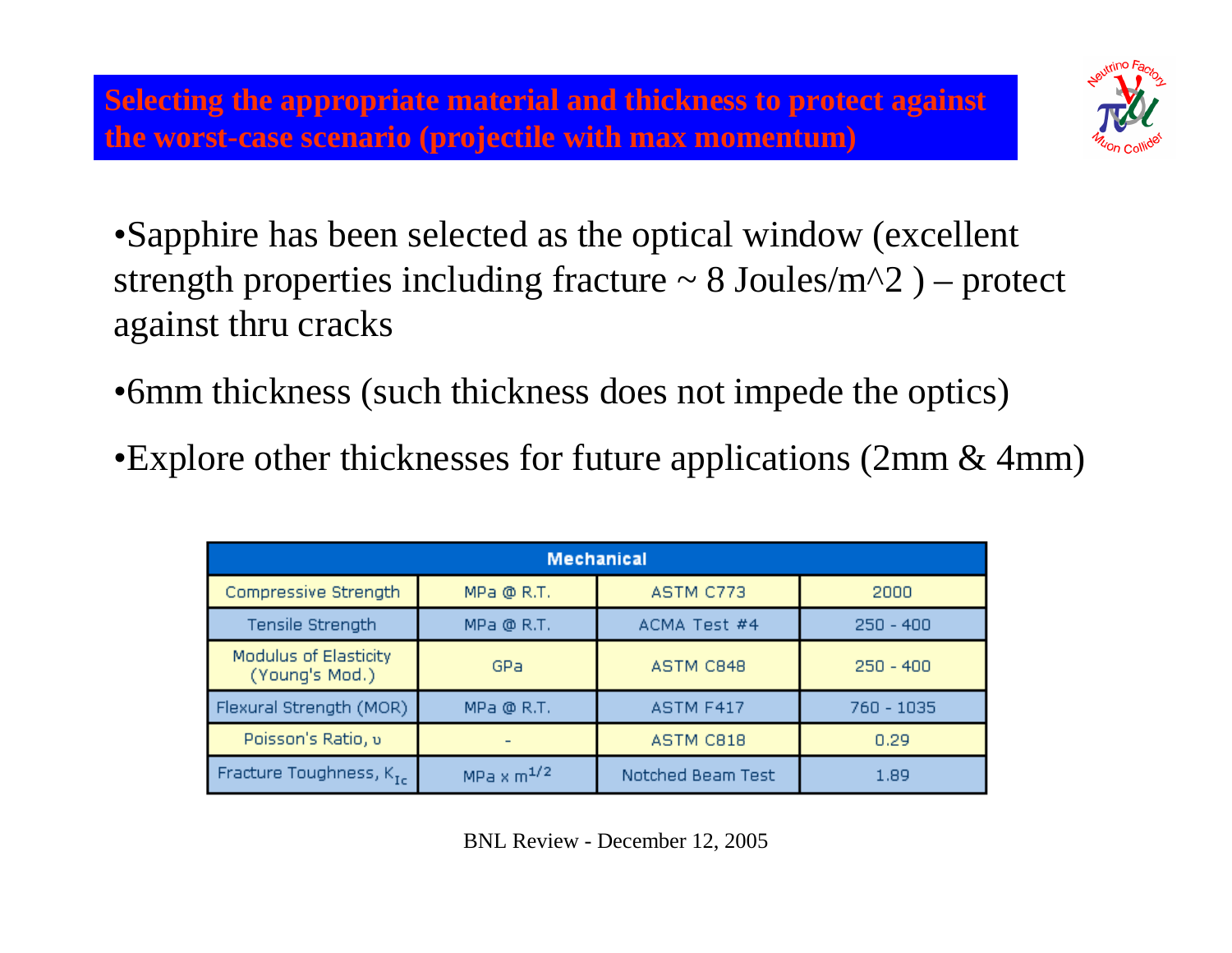

## **OVERVIEW OF Sapphire Window Vulnerability**

**Expertise in ballistics/impacts and ALE formulations allowed the modeling and analysis of a series of cases that included the formation of cracks in the sapphire window**

**The nominal (6mm) sapphire window does not experience any kind of failure when subjected to a mercury droplet of 5mm diameter (~half the jet diameter) traveling at 200 m/s**

**For the same projectile, neither the 4mm nor the 2mm experience failure in the form of cracking or penetration**

**Penetration of the 4mm thick window is possible with a 2cm diam. Mercury projectile traveling at 400 m/s**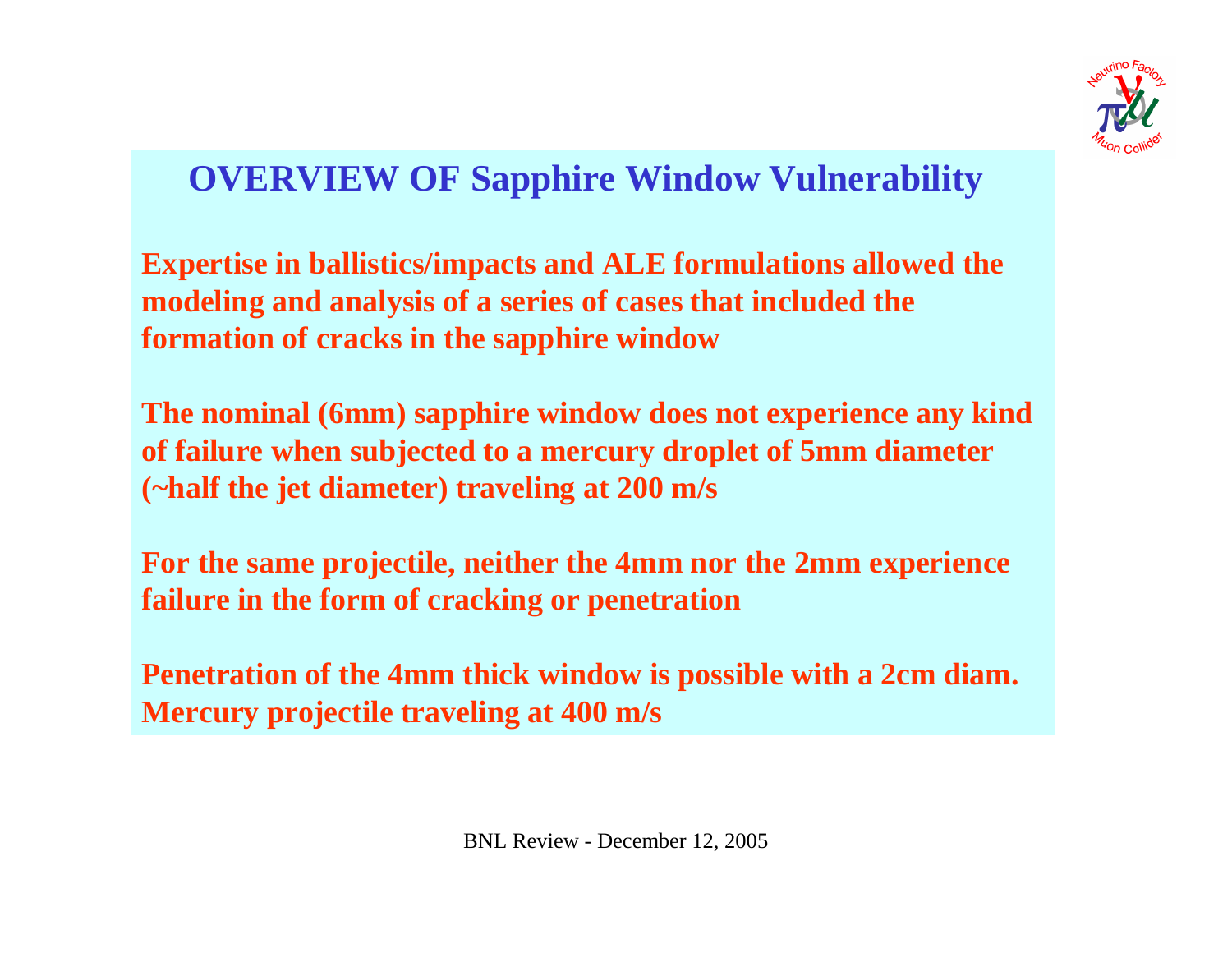#### **Hg Droplet IMPACT on Sapphire Window Formulation**

- Employ ALE formulation (LS-DYNA)
- Hg modeled as fluid enclosed in a hyper-thin hyper-elastic membrane (surface tension) that bursts upon impact
- Hg spills and mixes with the surrounding fluid
- Sapphire is specially modeled so cracks can be traced if they develop
- Mesh adaptation in the impact region for sapphire & mercury is employed
- Examined: 2mm; 4mm and 6mm sapphire windows





BNL Review - December 12, 2005



 $V = 200$  m/s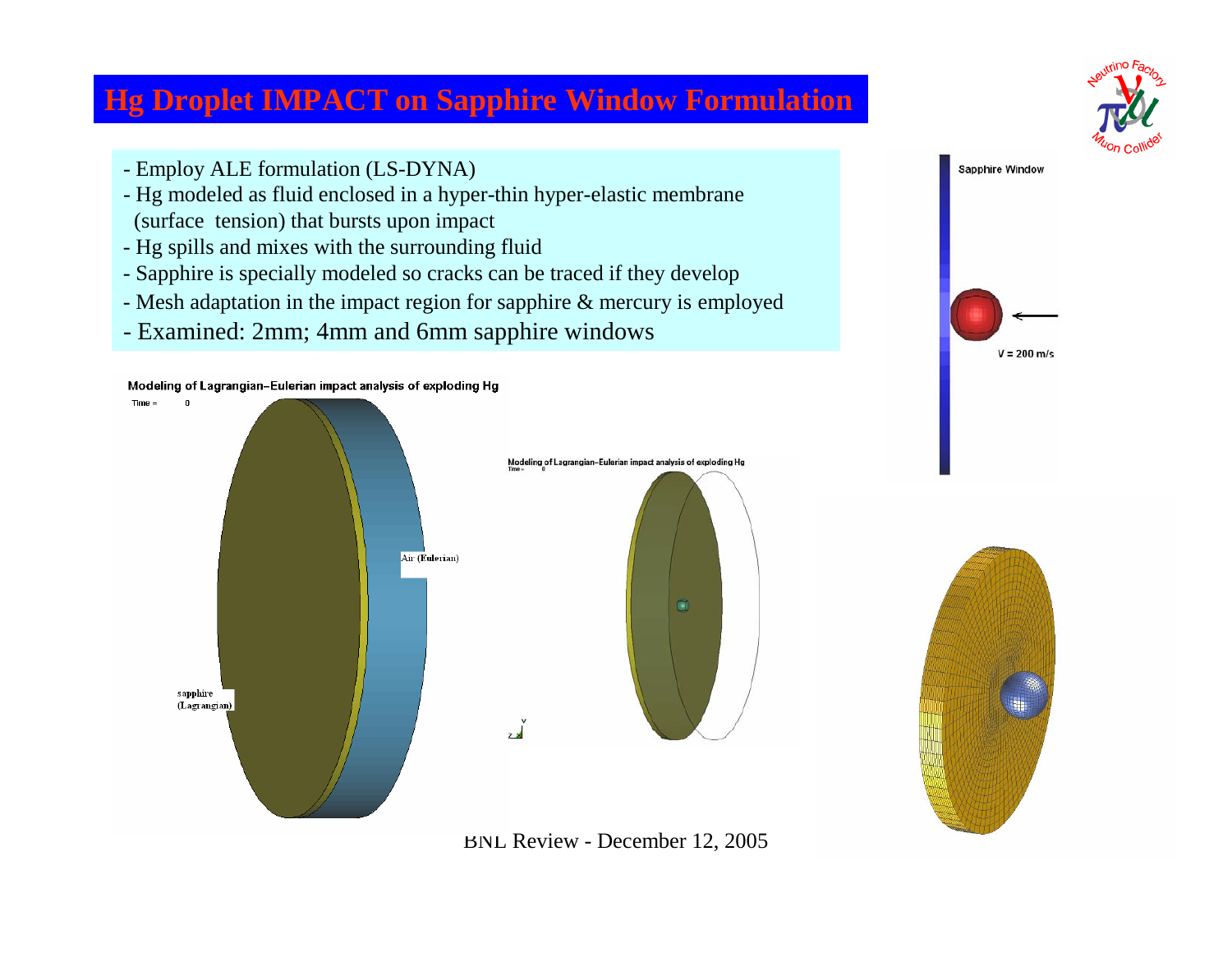**2cm Hg Droplet IMPACT on Sapphire Window: Benchmarking simulations with a planned experiment**



### HG-DROPPLET-HIT-SAPPHIRE-WINDOW (GRAMS<br>Time = 0

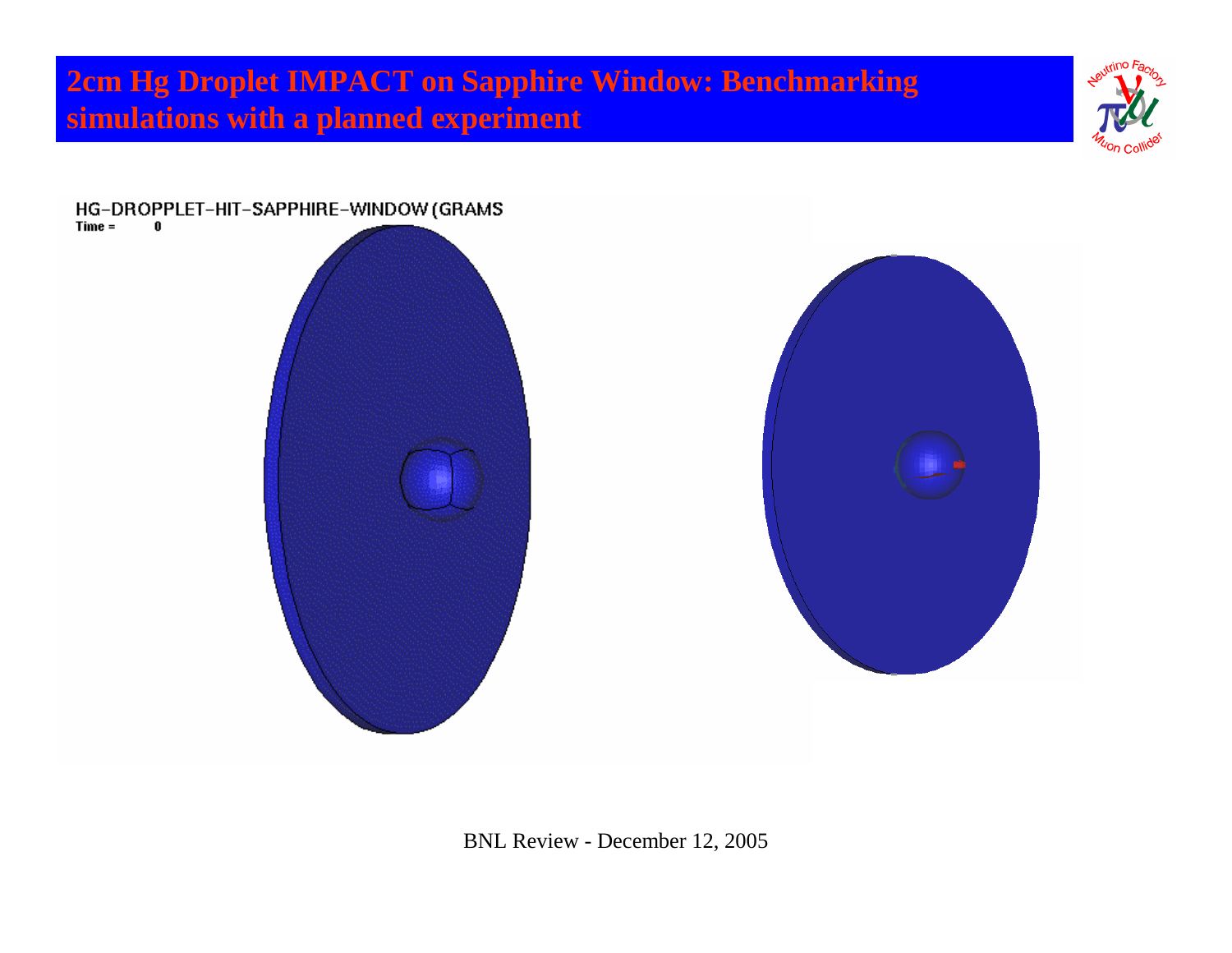## **BASELINE 6mm sapphire window & 5mm diam. Projectile at 200 m/s**



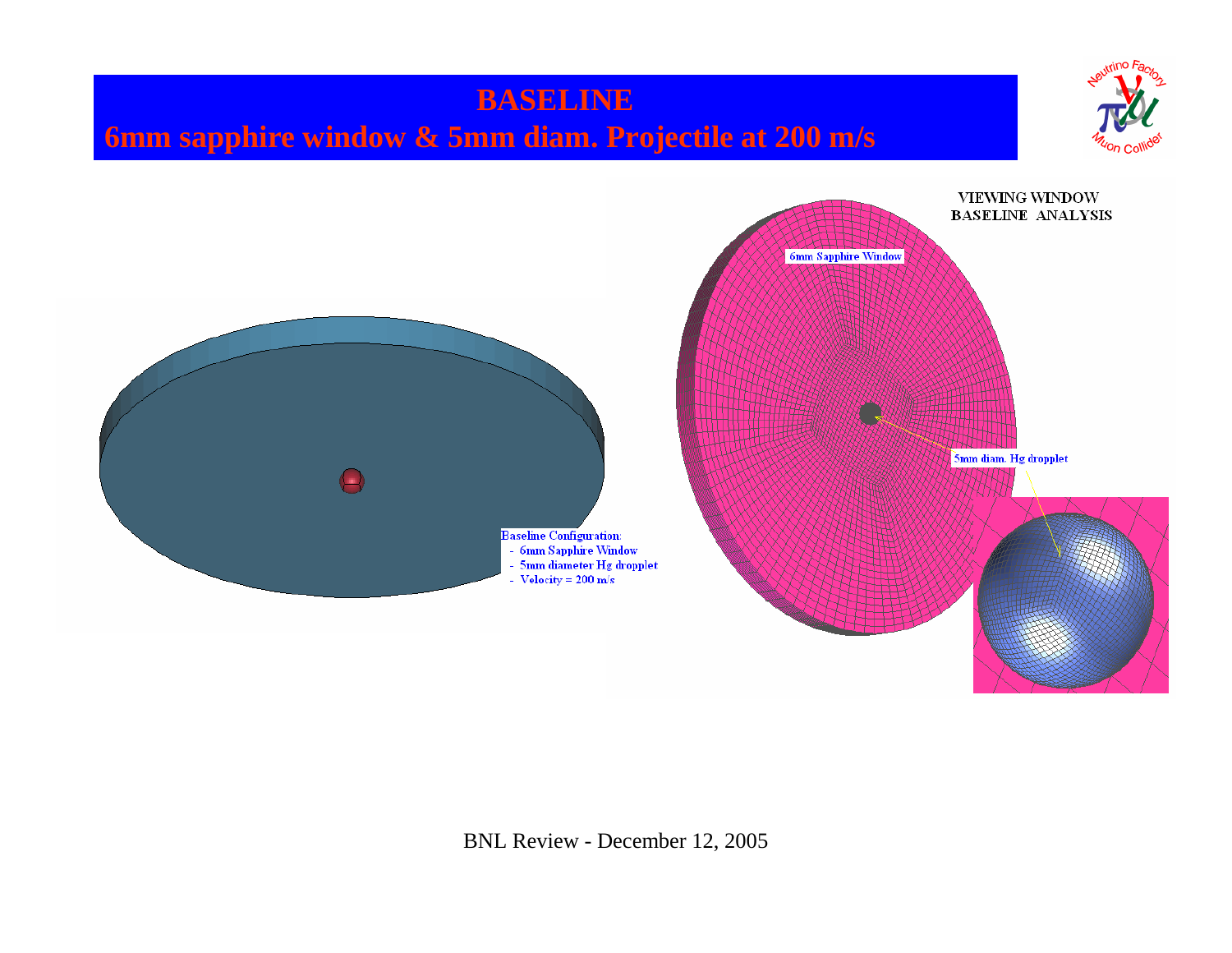### **6mm sapphire window & 5mm diam. Projectile at 200 m/s**



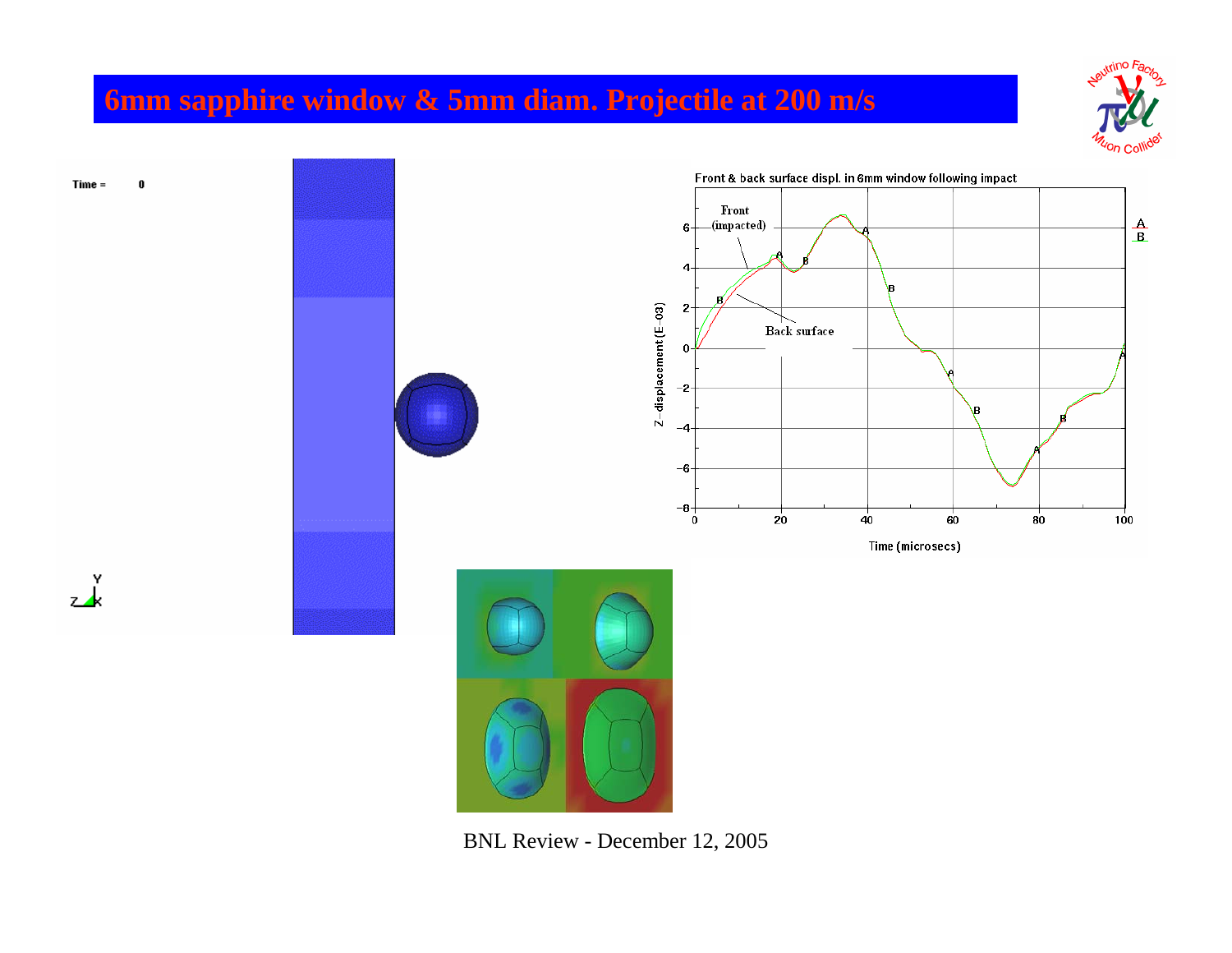





Displacement time history of the back face of a 2mm-thick Sapphire Window impacted by a 5mm diameter Hg dropplet travelling at 200 m/s

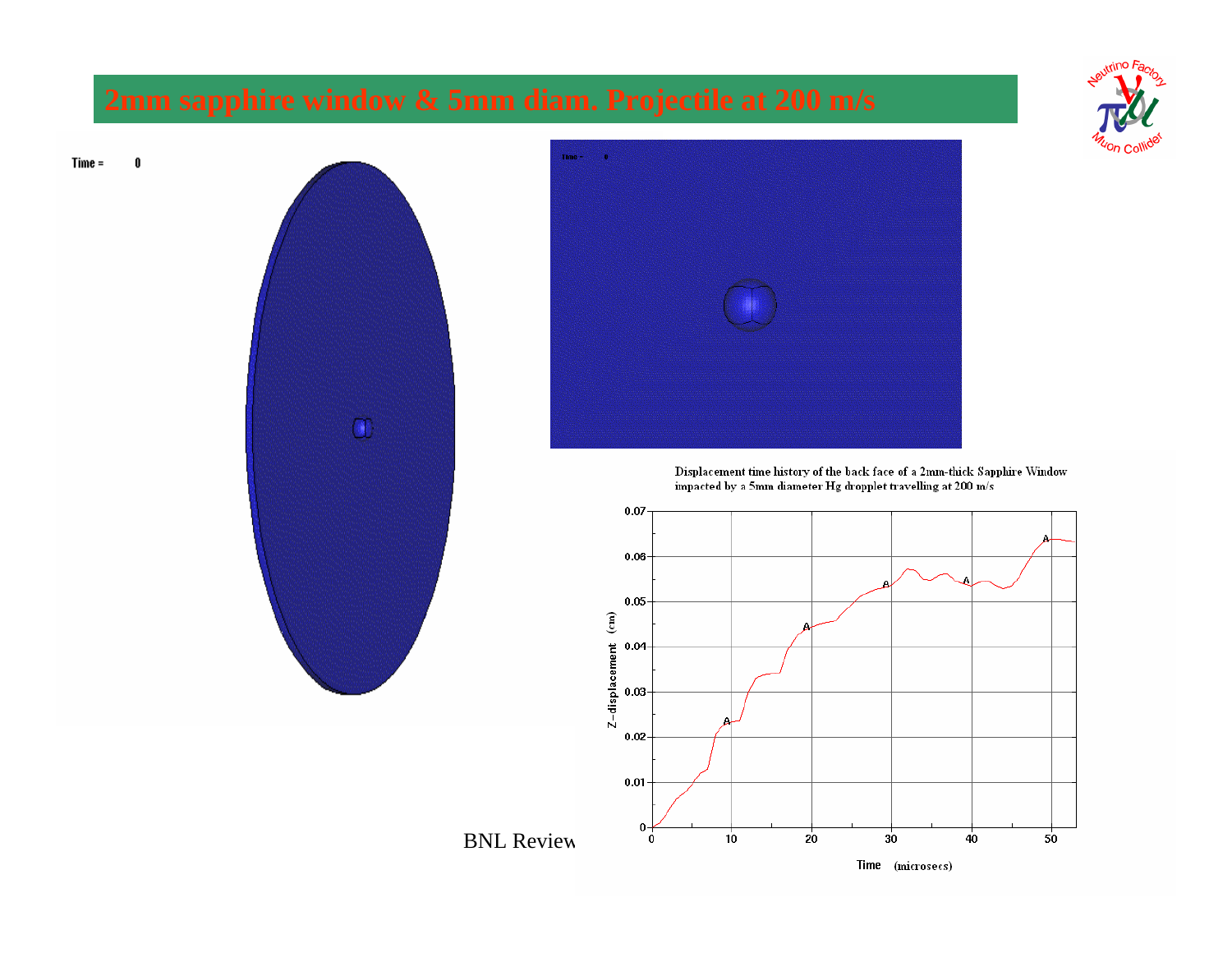### **4mm sapphire window & 2cm diam. projectile at 200 m/s ZOOM IN the region of plastic deformation (adaptive meshing)**



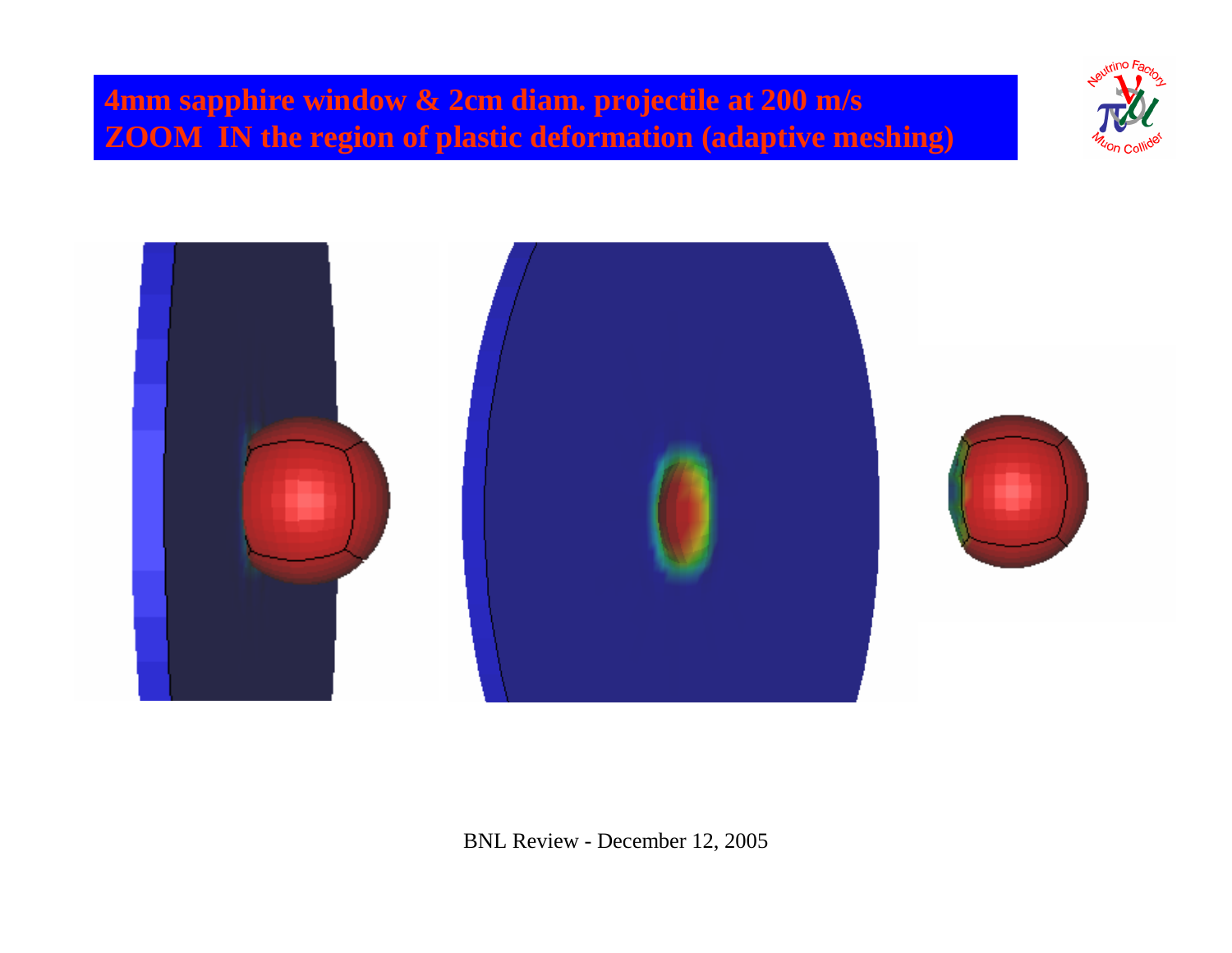#### **Looking for CRACKS: 4mm window impacted by a 2cm diam. Hg-like projectile**



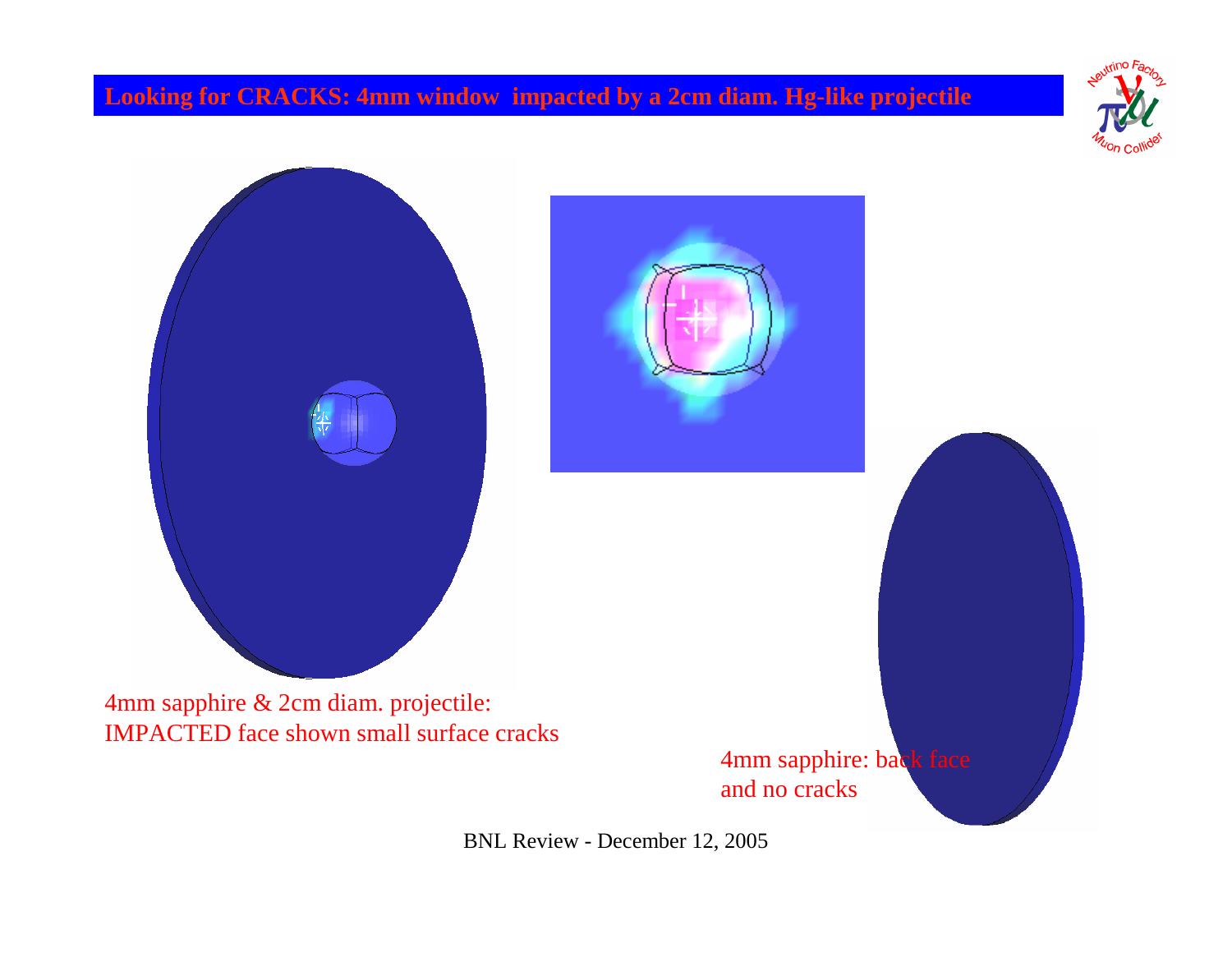



Displacement of back face of 4mm Sapphire window during impact with a 2cm

BNL Review - December 12, 2005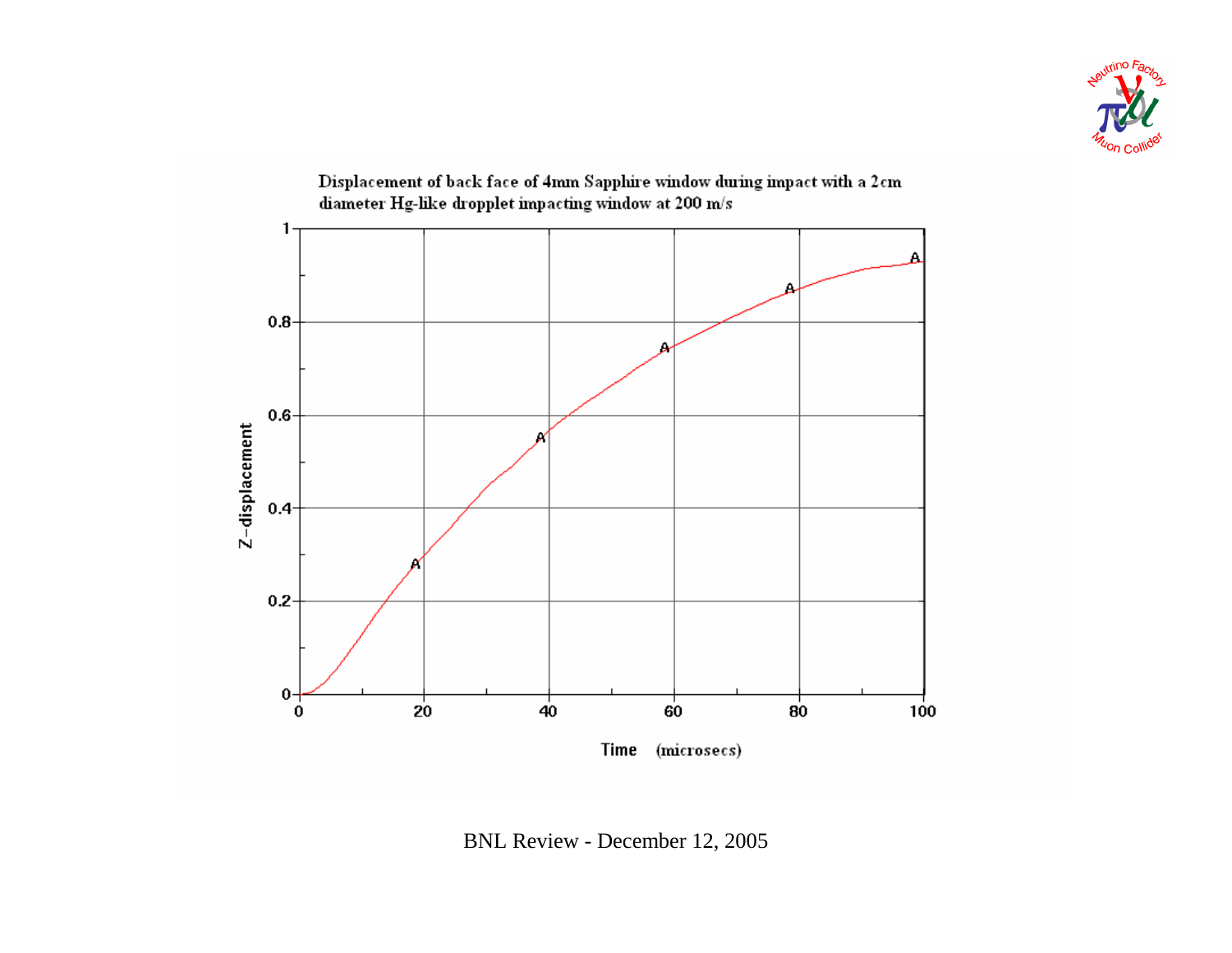### **4mm sapphire window & 2cm diam. Hg projectile at 400 m/s Looking for penetration limits**

2cm diam. droplet impacting a 4mm sapphire window at 400 m/s  $Time =$  $\mathbf{0}$ 

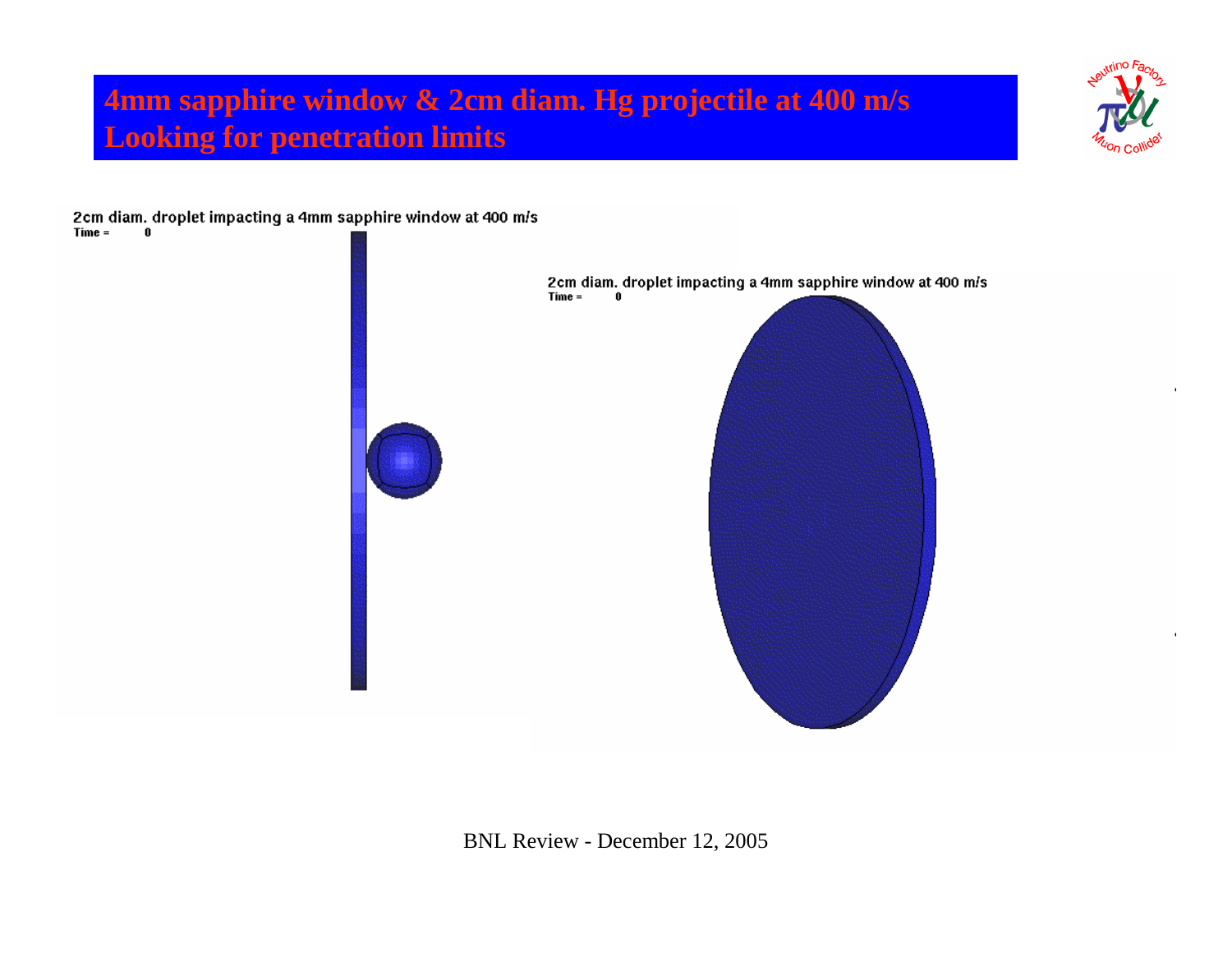